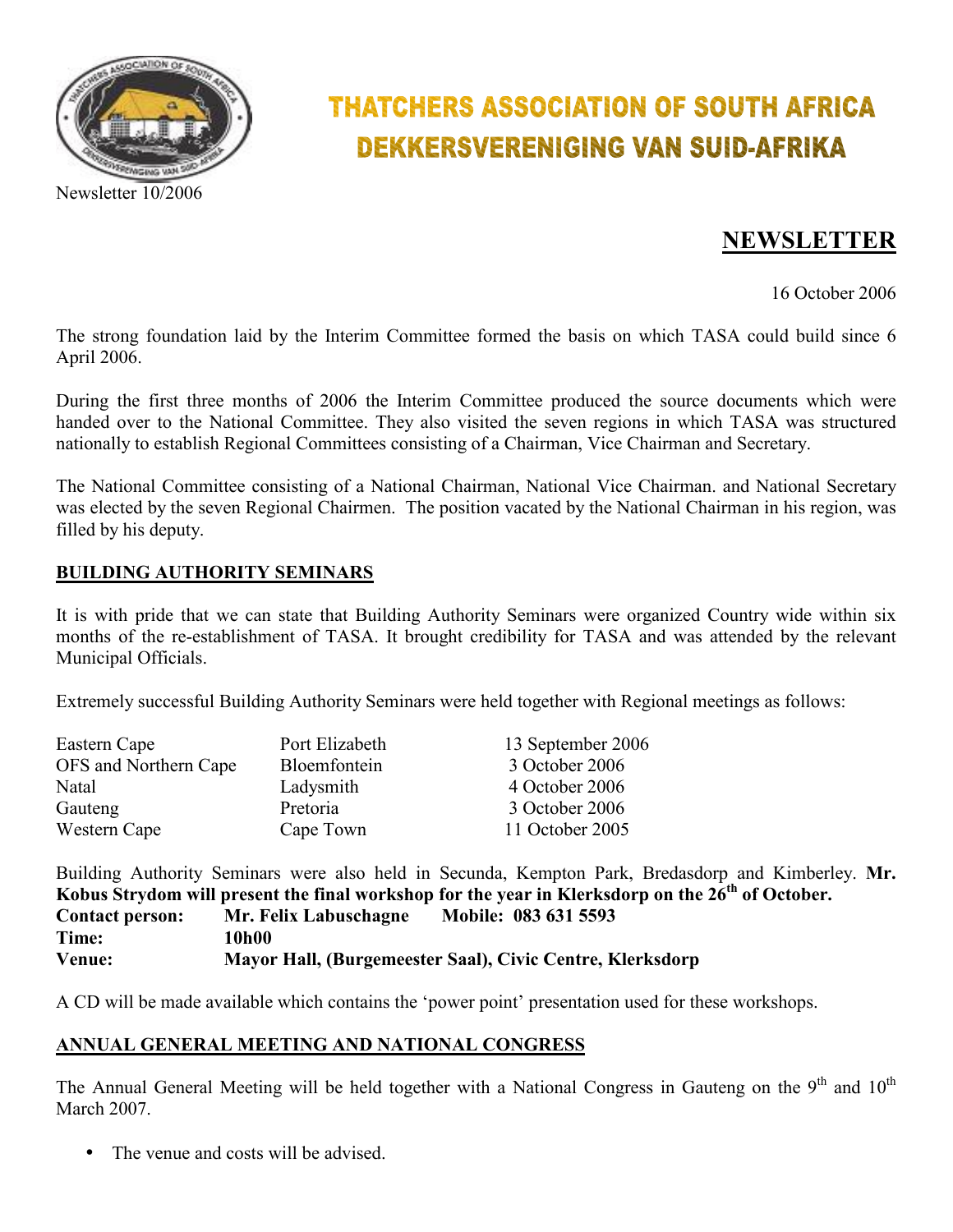- Spouses of members are welcome to attend the National Congress.
	- Sponsorships will be obtained to cover costs
		- Sponsorship for the international speaker will be dealt with separately.
		- Members sub-contracting are kindly requested to contact their contractors for sponsorships and to exhibit during the event.
- The proposed program is as follows:

## *Friday 9 March 2007*

- 15h00 The present National Committee meeting on internal issues
- 16h00 Annual General Meeting
- 18h00 Regional Chairmen: Election of National Chairman, National Vice Chairman and National Secretary

#### **19h30 Evening function**

- Announcement of National Chairman, National Vice Chairman and National **Secretary**
- National Chairman's address
- International Guest Speaker
- Prize giving ceremony:
	- o Most aesthetic structure
	- o Largest (single) thatch roof
	- o Funniest thatch photo

# **Competition:**

- Please take note that entries for the above categories must be received by this office not later than 28 February 2007
- Only paid up members may participate
- Members may enter for more than one category
- Adjudication will be done by those present at the Friday evening function
- All entries will be displayed

#### *Saturday 10 March 2007*

|                        | 06h30 | <b>Breakfast</b>          |
|------------------------|-------|---------------------------|
| <b>Working groups:</b> | 07h30 | <b>Safety Legislation</b> |
|                        | 09h00 | Insurance                 |
|                        | 10h30 | Refreshments              |
|                        | 11h00 | <b>J B C Contracts</b>    |
|                        | 12h30 | <b>Structures</b>         |
|                        | 14h00 | Light lunch               |
|                        | 15h00 | Closing                   |

#### **MEMBERSHIP**

The following six months will be crucial for TASA. The efficiency and success of the National Committee in gaining an increase in membership, will be visible in March / April 2007.

TASA consists of 62 members of which 7 members pay their dues monthly.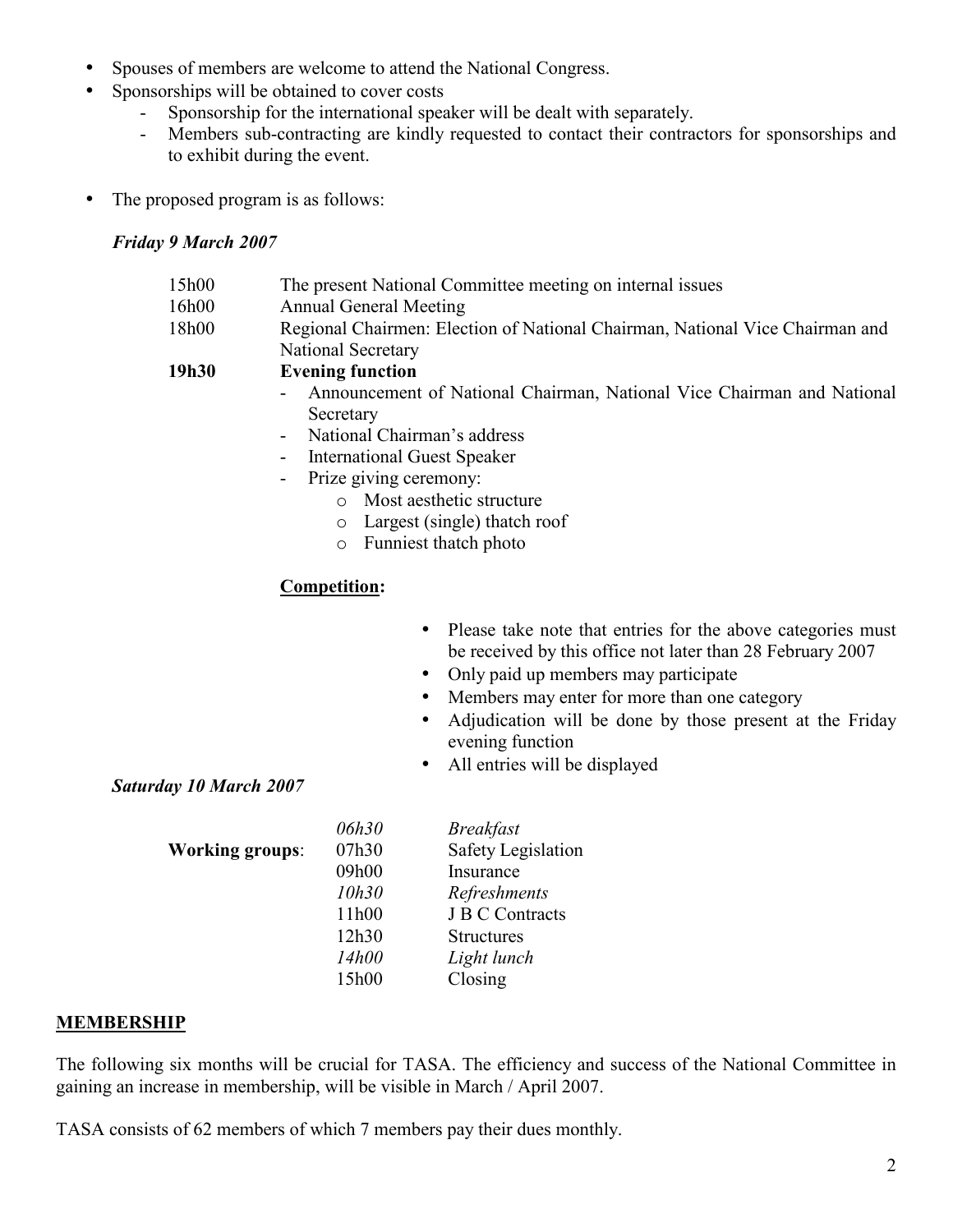Membership fees will be payable on the  $1<sup>st</sup>$  of March 2007 for the next financial year.

Members will be invoiced in January, one month ahead of the date payment will be due. A final reminder will be sent after the expiry date (28 February 2007) in absence of payment. A period of thirty days will be allowed before suspension of membership.

**New members who were not previously involved with TASA and paid R3 000 after 31 March 2006, who didn't pay the R500 founding levy, will be one month after signing on with TASA. Payment date will be the month subscribed.** 

#### **TASA REGISTERED TRADE-MARK**

The abuse of the logo by non-members is a serious offence. Only businesses registered on the TASA membership list and with a fully paid up membership for the 2006/7 financial year, are entitled to use the registered trade mark.

Strong measures will have to be introduced to bring this aspect to the attention of the Public.

## **REGIONAL NEWS**

**Western Cape** The previous Secretary Mr. Richard Nel of the Western Cape Region is acting Chairman since the election of Mr. Abrie Visagie as National Chairman. Mr. Kosie Theunissen is elected as Secretary.

> A new Regional Committee was elected at the Regional meeting held on 11 October 2006 in Cape Town, comprising of:

| Regional Chairman:         | Mr. Richard Nel: Somerset Thatching        |
|----------------------------|--------------------------------------------|
| Regional Vice Chairman:    | Mr. Kosie Theunissen: Theunissen Thatching |
| <b>Regional Secretary:</b> | None                                       |

**Southern Cape** This area will in future form part of the Western Cape which implies that this Region does not exist anymore.

#### **SANS / SABS REPRESENTATION**

SABS requested TASA to nominate members to serve on the various SANS committees. A list of names of expertise available that can serve on the specialist SANS committees will be determined from the membership list and forwarded to the National Chairman. Members to serve will be identified.

#### **SABS Questionnaire:**

A questionnaire compiled by the SABS has been sent to members. Members are friendly though urgently requested to send the completed forms directly to Mr. Alber van Zyl of the SABS. The questionnaire is included in case it was not received.

The payment of membership fees for new members, will in future be due at the end of the month of enrollment and not the 28 February 2007 which is the official financial year ending. We encourage you to join TASA for the overall benefit that can be derived.